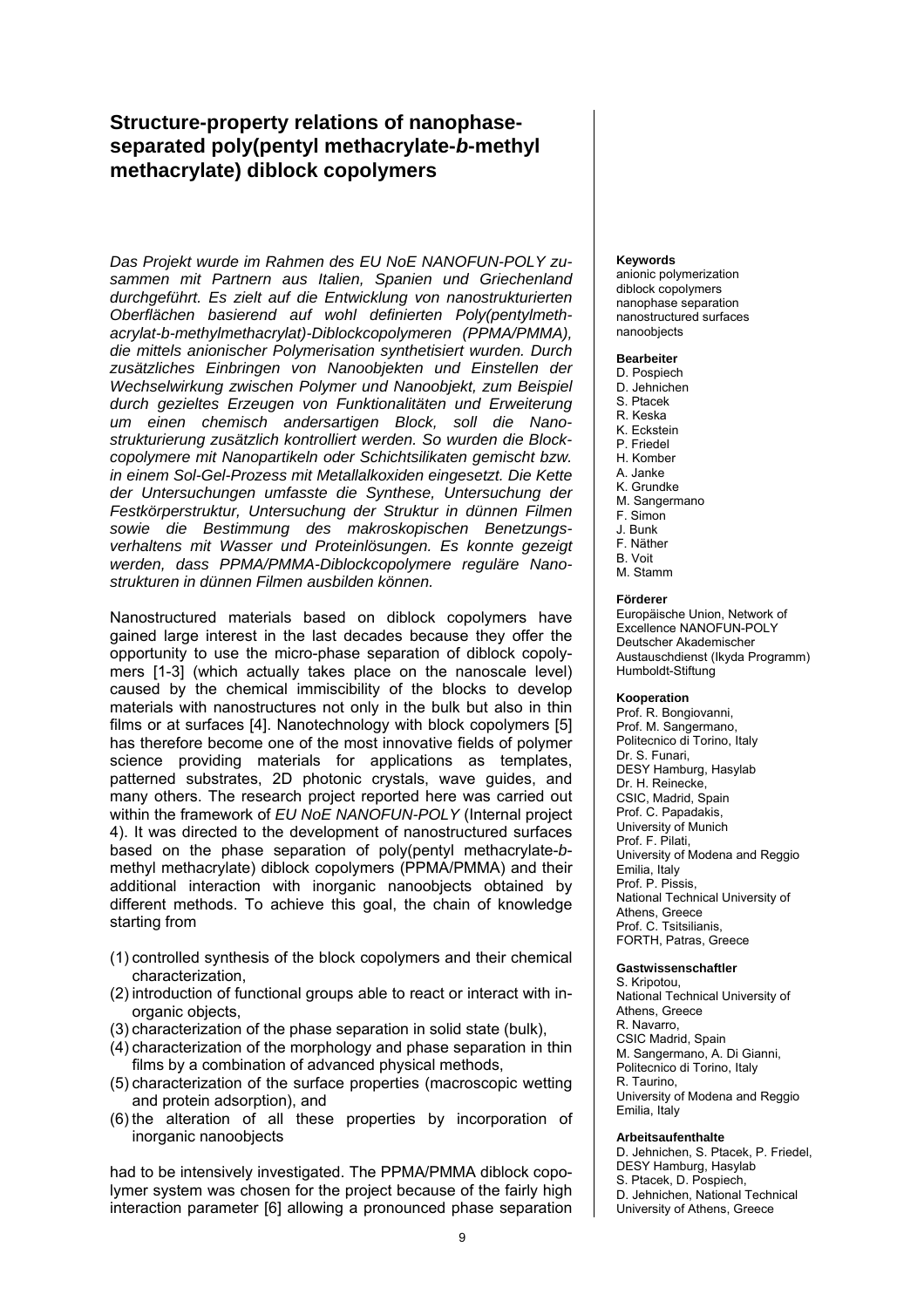in the block copolymers while maintaining a certain level of chemical similarity. Based on the knowledge of the phase separation behavior of PPMA/PMMA diblock copolymers in bulk as reported previously [7], PPMA/PMMA diblock copolymers with preferably lamellar and cylindrical structure were synthesized and subsequently tagged with functional groups.

### **Synthesis of PPMA/PMMA diblock copolymers**

The synthesis of PPMA/PMMA diblock copolymers used in the subsequent working steps was performed by sequential living anionic polymerization of pentyl methacrylate and methyl methacrylate in tetrahydrofuran (THF) at -78 °C, based on a procedure given by Scherble et al. [6], and reported previously by our group [7].



The normal procedure using the product of *sec-*butyl lithium (*sec*-BuLi) and 1,1-diphenyl ethylene (DPE) as initiator which results in non-functionalized block copolymers (BCP) after quenching with methanol [8] had to be modified in order to obtain BCP with functional groups. The reaction scheme based on [9] chosen among several possibilities described in the literature [e.g. 10] is given in Fig. 1.

*Fig. 1: Reaction scheme for the synthesis of functionalized PPMA/PMMA diblock copolymers 1 and 2: synthesis of allylterminated initiator; 3: synthesis of poly(pentyl methacrylate) block; 4: synthesis of poly(methyl methacrylate) block; 5: end-capping with allyl bromide; 6: conversion of allyl groups into OH-groups by hydroboration; 7: reaction of OH-end groups with 3-isocyanatopropyl triethoxy silane to triethoxysilane-terminated BCP*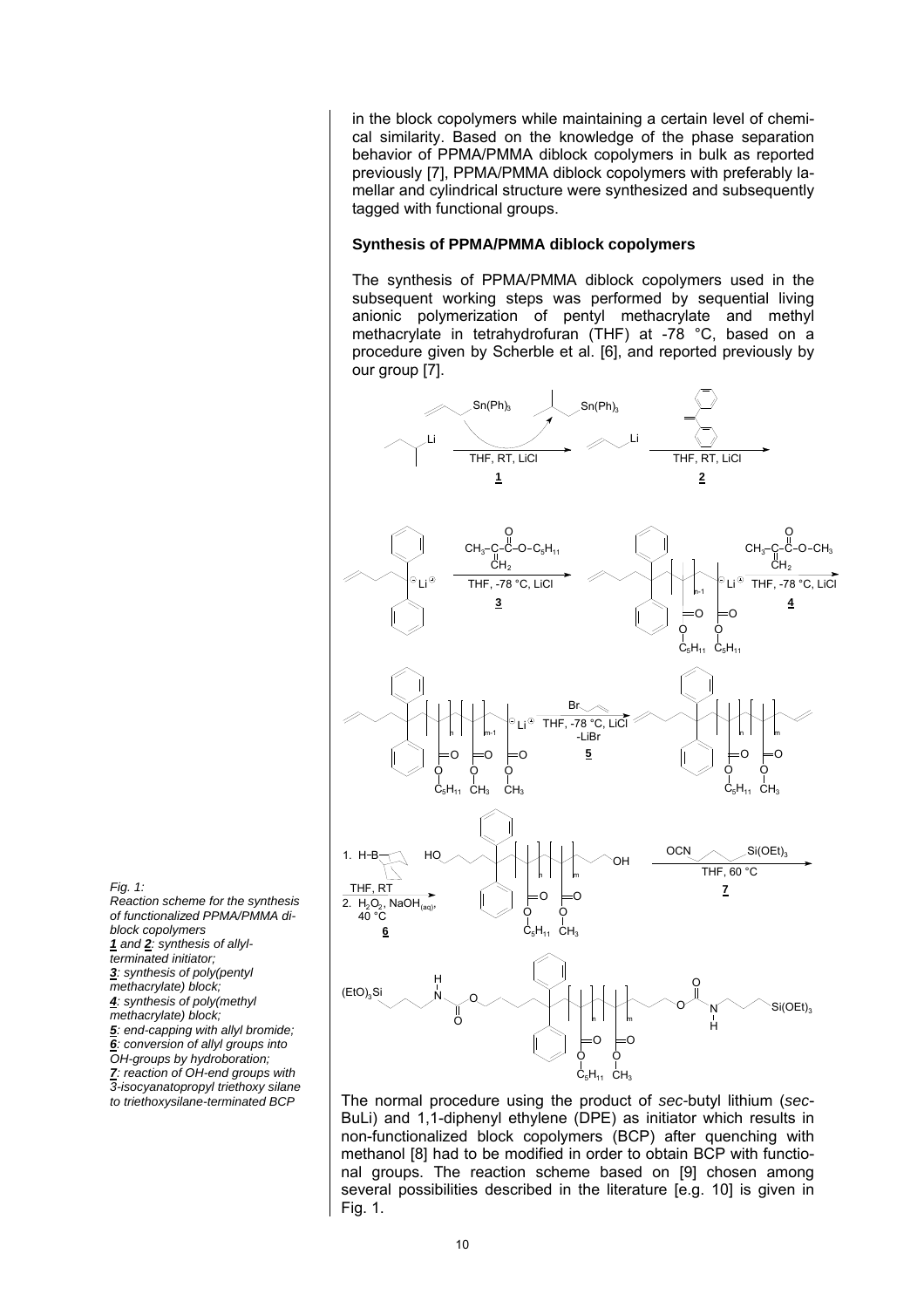The conventional procedure with *sec*-BuLi/DPE initiator end-capped with allyl bromide [10] gave mono-allyl-functionalized BCP, while the synthesis using 1,1-diphenyl pent-4-enyl-lithium initiator according to steps **1**-**5** in Fig. 1 yielded di-allyl-functionalized BCP. The allyl groups were converted via hydroboration into OH-groups (step **6**) and, finally, into triethoxysilane end groups (step **7**) in order to provide BCP with functional groups useful in sol-gel processes and in nanocomposites. The successful conversion from allyl into OH-functionalized groups could not directly be detected by <sup>1</sup>H-NMR spectroscopy and had to be proven by the reaction of presumably OH-terminated BCPs with trichloroacetyl isocyanate. One example is illustrated in Fig. 2.



The polydispersities PDI  $(M_w/M_p)$  of the block copolymers with different molar masses and compositions (Tab. 1) were low as it could be expected from anionic polymerization. Functionalization by the procedures described above did not increase the PDI. PPMA/PMMA block copolymers could also be obtained by

applying controlled radical polymerization (atom transfer radical polymerization, ATRP). Even though the resulting products had lower molar masses (up to 50000 g $\cdot$  mol<sup>-1</sup>) and a higher PDI (1.2 to 1.3) than BCP prepared by anionic polymerization, it could be proven by T-SAXS that also these materials were able to form regular nanostructures [11].

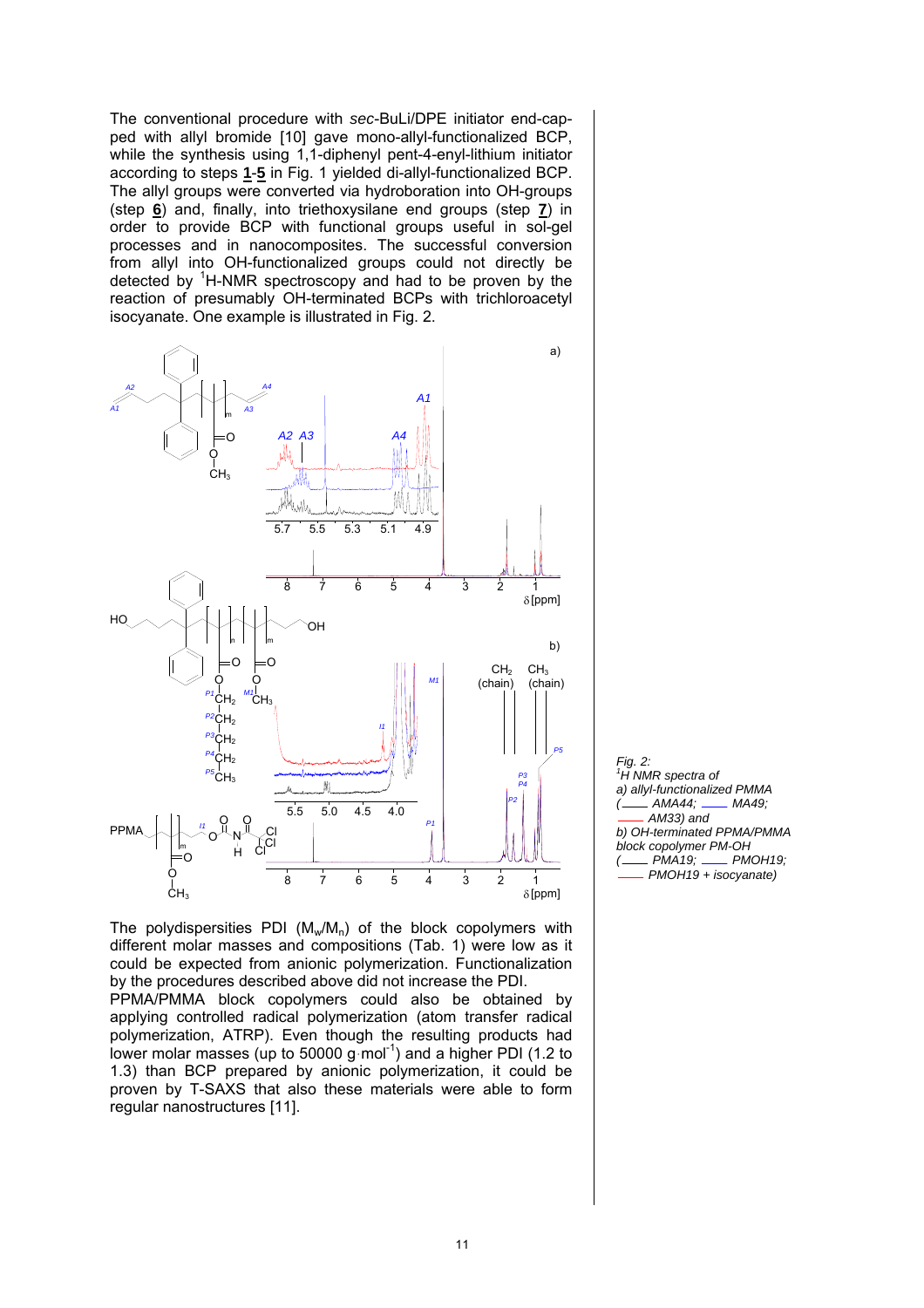| Sample               | Composition<br>PPMA/PMMA<br>[mol / mol] | $M_{w,SEC}$<br>$[g \cdot mol^{-1}]$ | PDI<br>$[M_{w,SEC}/M_{n,SEC}]$ | $d^{(1)}$<br>[nm] | <b>Bulk</b><br>morphology |  |  |  |
|----------------------|-----------------------------------------|-------------------------------------|--------------------------------|-------------------|---------------------------|--|--|--|
| Non-functionalized:  |                                         |                                     |                                |                   |                           |  |  |  |
| <b>PM01</b>          | 74/26                                   | 185800                              | 1.06                           | 58                | lamellar                  |  |  |  |
| <b>PM03</b>          | 67/33                                   | 84300                               | 1.04                           | 41                | cylindrical               |  |  |  |
| <b>PM04</b>          | 67/33                                   | 65200                               | 1.04                           | 35                | cylindrical               |  |  |  |
| <b>PM05</b>          | 68/32                                   | 18100                               | 1.03                           | 14                | weak <sup>2</sup>         |  |  |  |
| <b>PM20</b>          | 48/52                                   | 26200                               | 1.03                           | 22                | lamellar                  |  |  |  |
| <b>PM16</b>          | 40/60                                   | 143000                              | 1.12                           | 25                | lamellar                  |  |  |  |
| AR77                 | 37/63                                   | 113400                              | 1.10                           | 45                | lamellar                  |  |  |  |
| AR78                 | 37/63                                   | 77300                               | 1.07                           | 46                | lamellar                  |  |  |  |
| Mono-functionalized: |                                         |                                     |                                |                   |                           |  |  |  |
| <b>PMA21</b>         | 39/61                                   | 30300                               | 1.04                           | 25                | lamellar                  |  |  |  |
| PMOH <sub>21</sub>   | 39/61                                   | 30800                               | 1.03                           | 26                | lamellar                  |  |  |  |
| <b>PMA19</b>         | 39/61                                   | 28500                               | 1.04                           | 24                | lamellar                  |  |  |  |
| PMOH <sub>19</sub>   | 39/61                                   | 27400                               | 1.04                           | 24                | lamellar                  |  |  |  |
| APM26                | 43/57                                   | 25300                               | 1.08                           | 22                | lamellar                  |  |  |  |
| HOPM26               | 43/57                                   | 25200                               | 1.05                           | 20                | lamellar                  |  |  |  |
| AM33                 | 0/100                                   | 8700                                | 1.05                           |                   |                           |  |  |  |
| MA49                 | 0/100                                   | 6050                                | 1.05                           |                   |                           |  |  |  |
| Di-functionalized:   |                                         |                                     |                                |                   |                           |  |  |  |
| APMA28               | 38/62                                   | 27400                               | 1.09                           | 24                | lamellar                  |  |  |  |
| HOPMOH28             | 38/62                                   | 26500                               | 1.07                           | 23                | lamellar                  |  |  |  |
| AMA44                | 0/100                                   | 21600                               | 1.04                           |                   |                           |  |  |  |

*Tab. 1:* 

*Composition, molar masses and bulk morphology of selected PPMA/PMMA diblock copolymers. 1) Periodicity d found in small-angle X-ray scattering (SAXS) of bulk samples annealed in vacuum at 140 °C for 4 h 2) Sample with a non-pronounced* 

*morphology* 

## **Phase separation in solid state**

The phase separation behavior was estimated using the BCP phase diagram obtained by mean field calculation based on an approach published by Leibler [12] and Benoit et al. [13]. The low PDI of the BCP allowed the use of spinodals for mono-disperse BCPs, without further regarding the polydispersity which shifts the spinodals to higher values [14]. The BCP synthesized were plotted in the phase diagram (Fig. 3, containing only the samples discussed in this report) after calculation of  $\gamma$ -parameter and number of repeating units N of the BCP (calculation example in [15]). The experimentally observed phase behavior was compared to the predicted one and a good correlation was found (see also [7]). Most of the BCPs synthesized were phase separated and did not show an order-disorder transition in temperature-dependent small-angle Xray scattering (T-SAXS, performed at DESY Hamburg, HASYLAB, beamline A2), thus reflecting the high tendency of phase separation despite the fact that both blocks are chemically rather similar. Only BCP with total molar masses below about 10000 g mol<sup>-1</sup> and asymmetric composition were homogeneous and nonphase separated (e.g., sample PM05 marked in Fig. 3 with an arrow). The phase diagram does not reflect the morphology of the BCP, which had to be experimentally examined by SAXS and atomic force microscopy (AFM, morphology of inner surfaces of cut bulk samples obtained by annealing and compression of powder). Most of the samples in the phase diagram formed a wellpronounced lamellar structure. Only samples in the compositional region of PPMA/PMMA 70-66 / 30-24 mol/mol showed cylindrical structures or mixed lamellae/cylinders, as confirmed by both methods. The SAXS periodicities d corresponded to the total molar mass of the BCP. The introduction of functionalities did not significantly change neither the type of morphology nor the d-value (Tab. 1). However it can be observed that BCP with lower total molar masses (about 20000 g $\cdot$ mol<sup>-1</sup> and lower) do not form a pronounced morphology.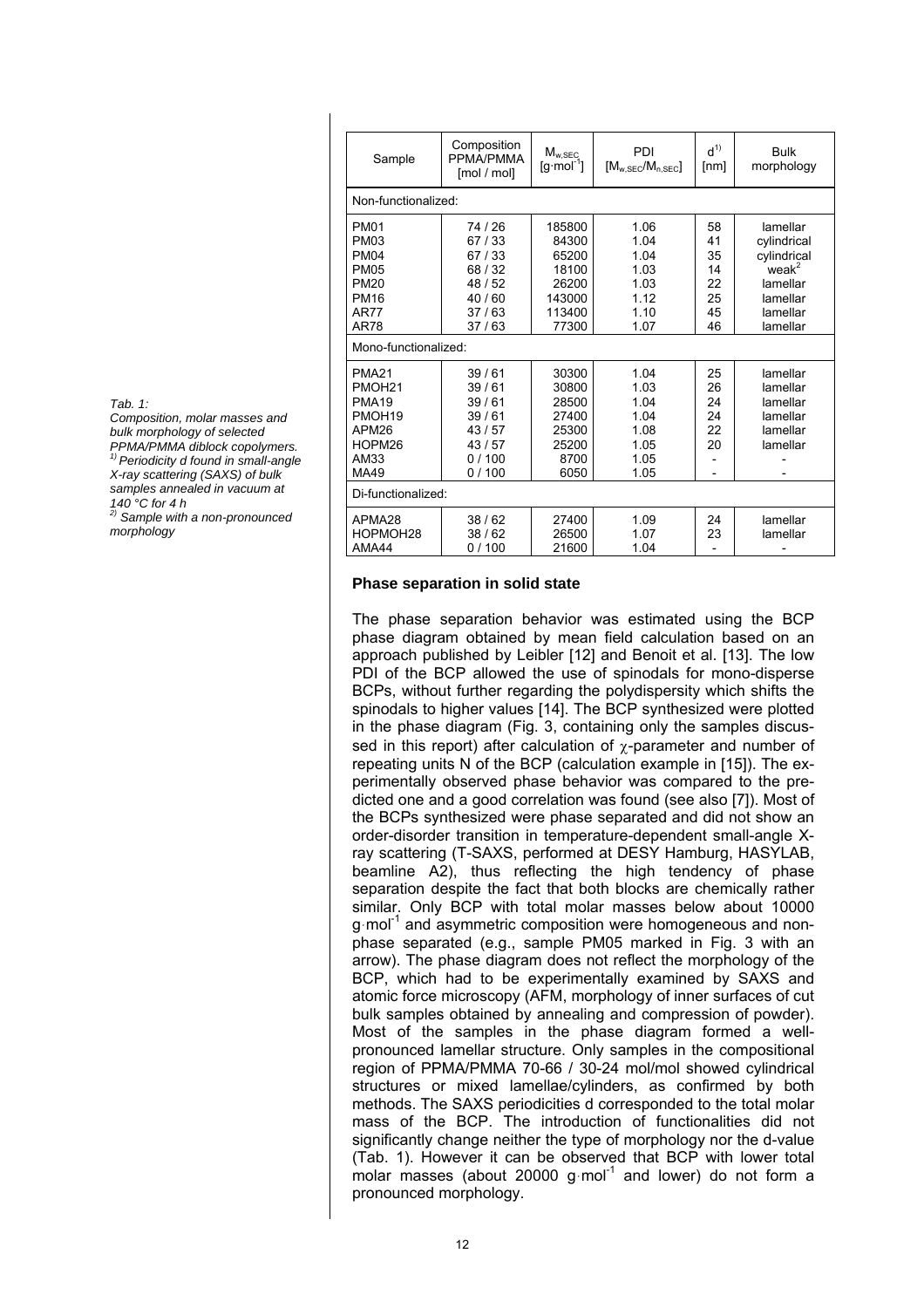

Figures 4 and 5 show exemplarily the SAXS curves of a lamellar and a cylindrical BCP with temperature (no order-disorder transition (ODT), improvement of structure with temperature) and Fig. 6 illustrates the corresponding bulk morphology images and confirmed the formation of well-ordered lamellae with periodicities in the range of 15 to 55 nm and well-defined temperature dependence [16]. The analysis of glass transition temperatures from DSC by Fox-Flory calculations reflected, however, that the PMMA phase (bright in the AFM image) always contained considerable amounts of PPMA (partial intermixing, despite the well-phase separated morphology) [7]. The wide range of lamellar structures in PPMA/PMMA compared to other types of BCP and the absence of bi-continuous structures may be explained by the chemical similarity of both blocks. End-capping of PPMA/PMMA by allyl groups or OH-groups had only a minor influence on the bulk morphology.



*Fig. 3: Mean field phase diagram of PPMA/PMMA diblock copolymers, mono-disperse case (x = molar fraction)*



*Transmission-SAXS curves of the cylindrical BCP PM03 having an hcp unit cell with ahex = 48.4 nm. Assignment:*   $1 - d_{(100)} = 41.9$  nm,

- *2 d(110),*   $3 - d_{(200)}$
- $4 d_{(210)}$
- *5 d(300),*
- $6 d_{(220)}$
- *7 d(310),*
- *8 d(400)*

### *Fig. 5:*

*Transmission-SAXS curves of the lamellar BCP PM01. Assignment:*   $1 - 1$ <sup>st</sup> order reflection with  $d_{(100)} =$ *55.0 nm, 2 – d(200), 3 – d(300),*   $4 - d_{(400)}$ 

*Fig. 6: AFM phase images of PPMA/PMMA diblock copolymers (cut bulk samples) Left: PM03 (PPMA/PMMA 67/33 mol/mol) Right: PMO1(PPMH/PMMA 74/26 mol/mol)*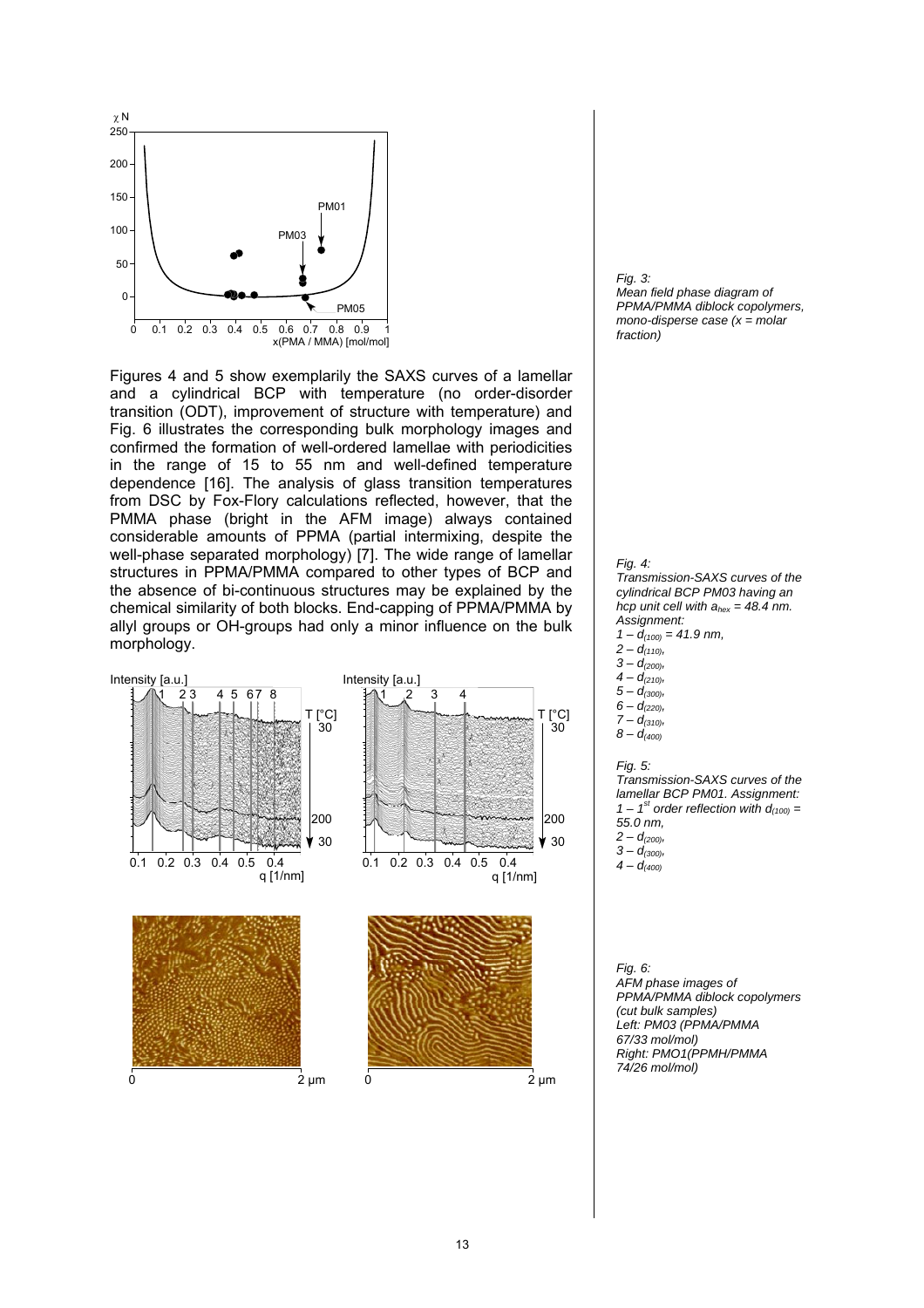### **Structure, morphology and wetting properties of thin films**

Thin films of diblock copolymers with cylindrical and lamellar bulk morphology on silicon wafer with a polymer film thickness between 25 and 120 nm (measured by ellipsometry) and very low roughness (below 1 nm, measured by AFM) were obtained by dip coating silicon wafers into low concentrated polymer solutions in THF. The morphology was examined by AFM and grazing incidence small angle X-ray scattering (GISAXS, see e.g. [17]) at the DESY Synchrotron. The efforts aimed at laterally demixed morphologies (standing lamellae or cylinders). The morphologies of the resulting thin films depended on the chemical composition of the BCP (as in the bulk) as well as the molar mass.

Figures 7-10 illustrate a few examples (left: AFM phase contrast image; center: schematic morphology derived from GISAXS [18]), (right: GISAXS 2D plot). Very thin films with a thickness in the range or below the bulk periodicity d indeed showed standing cylinders (Fig. 7) or standing lamellae (Fig. 9) where the lamellae are arranged in a wavy structure, but lateral to the surface. Thicker films with thickness higher than  $d_{bulk}$  gave lying cylinders (Fig. 8) or lamellae (Fig. 10) arranged parallel to the surface. The periodicities of nanostructures in the thin films were comparable to the periodicities obtained in the bulk samples (cf. Tab. 1).



PPMA/PMMA at the surface: 91/9 mol/mol Contact angle: 96.0°



[O]:[C] ratio: 0.227 Lateral repeat distance: 43.9 nm PPMA/PMMA at the surface: 96/4 mol/mol Contact angle: 97.5°

*Fig. 7: BCP PM03 (PPMA/PMMA 67/33 mol/mol) Thickness: 25 nm Morphology: standing PMMA cylinders (hcp) normal to the surface*

*Fig. 8: BCP PM03 (PPMA/PMMA 67/33 mol/mol) Thickness: 45 nm Morphology: short lying PMMA cylinders parallel to the surface*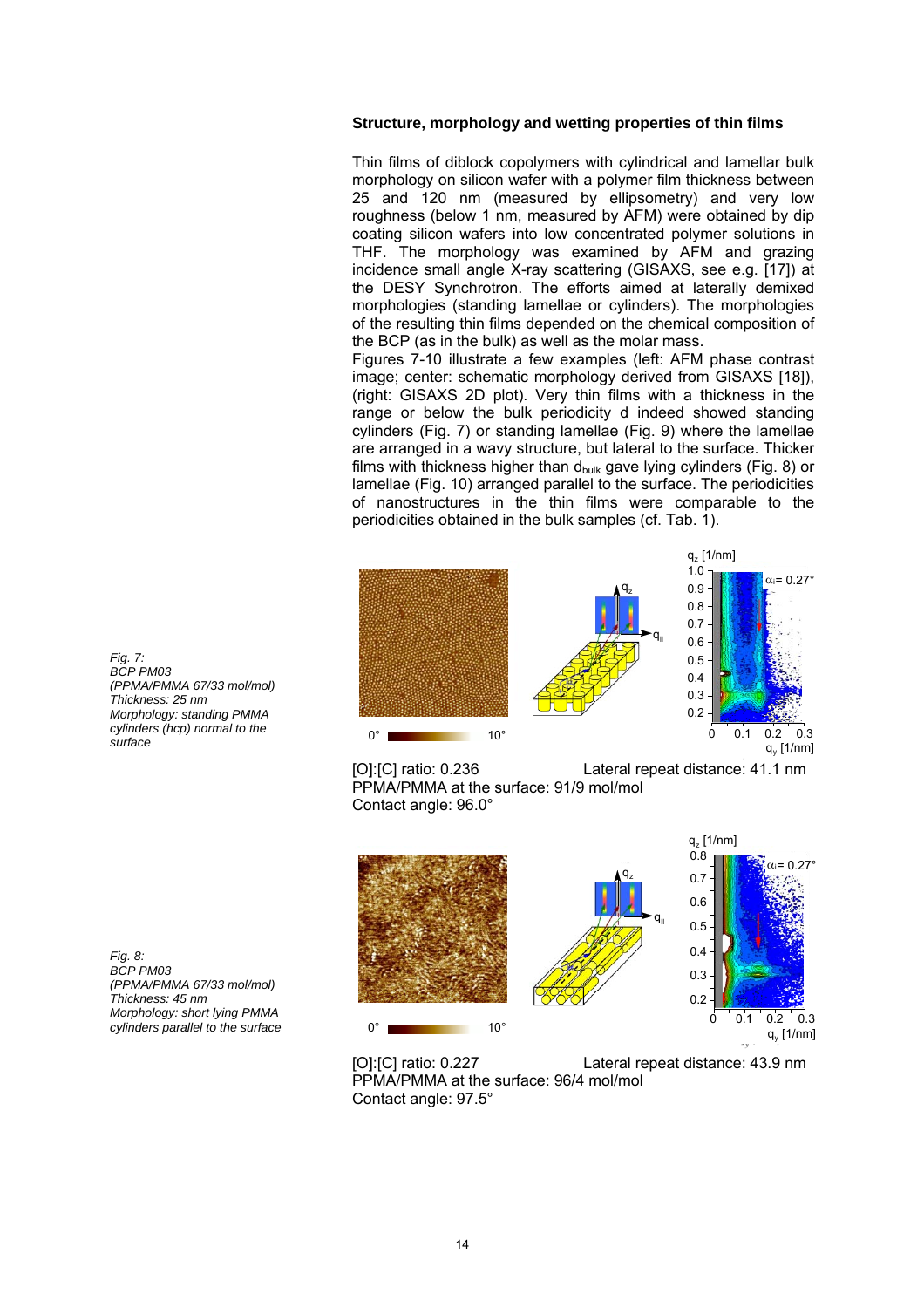

[O]:[C] ratio: 0.216 Lateral repeat distance: 43.9 nm PPMA/PMMA at the surface: 100/0 mol/mol Contact angle: 97.6°



Contact angle: 91.2° No lateral repeat distance

Figures 7-9 also contain the surface composition determined by XPS (maximum information depth ca. 8 nm), expressed as [O]:[C] ratio, and the advancing water contact angles. Both parameters differed only slightly for almost all block copolymers, independent of composition and total molar mass. Intensive investigation of the macroscopic wetting behavior [19] verified this result.

It had to be concluded that the nanostructured surfaces obtained from PPMA/PMMA block copolymers were in most cases covered by a nanometer thin layer of the PPMA block (which is the low surface free energy block and enriched therefore near the surface), despite the nanostructure detected by AFM stiffness contrast. Thus, the macroscopic wetting behavior of the BCP was very close to PPMA. The low contact angles of PMMA (around 75°) could not be reached even if some PMMA is at the surface because the PMMA phase always contained dissolved PPMA.







*Fig. 11: Adsorbed amounts of human serum albumin (γ<sub>HSA</sub>)* on thin polymer films *after 1 hour as determined by HPLC A: Poly(ethylene terephthalate) B: Polysulfone C: PMMA (PM14) D: PPMA (PM15) E: PPMA/PMMA BCP (PM20)*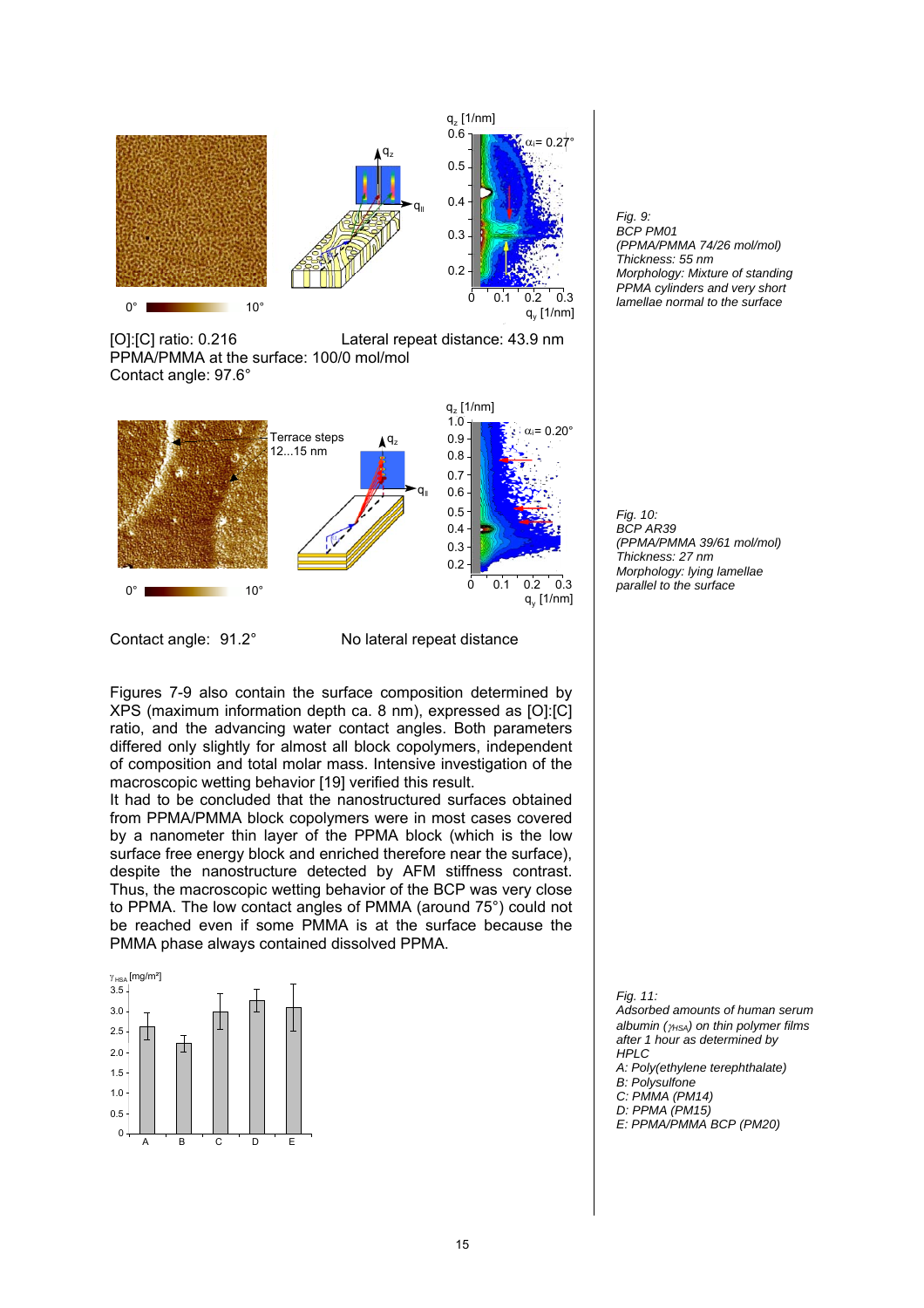| Sample | Polymer      | rms <sup>1</sup><br>[nm] | $\theta_{\text{adv}}$ ; $\theta_{\text{rec}}^{2)}$ | - 3)<br>Y <sub>HSA</sub><br>[ $mg·m-2$ ] |
|--------|--------------|--------------------------|----------------------------------------------------|------------------------------------------|
| А      | PET-EG3      | 1.3                      | 74; 70                                             | 2.64                                     |
| B      | Polysulfone  | 2.1                      | 83; 70                                             | 2.22                                     |
| С      | <b>PM 14</b> | 0.5                      | 79;<br>60                                          | 3.00                                     |
| D      | <b>PM 15</b> | 1.0                      | 102; 80                                            | 3.27                                     |
|        | <b>PM 20</b> | 0.9                      | 94; 77                                             | 3.10                                     |

*Tab. 2: Adsorption of protein (human serum albumin) on polymer surfaces*

 $1)$  Mean roughness determined by AFM

<sup>2)</sup> Advancing ( $\theta_{\text{adv}}$ ) and receding ( $\theta_{\text{rec}}$ ) contact angle vs. water <sup>3)</sup> Adsorbed amount of HSA

This is also reflected in the protein adsorption. The adsorption of model proteins (human serum albumin, HSA) on PPMA and PMMA homopolymer and BCP films was investigated by the static HPLC technique [20] in order to elucidate the influence of chemical structure and nanostructure on the biological behavior. Thin films with low roughness were again prepared by dip-coating and immersed into a phosphate-buffered solution of 200 ppm HSA. The concentration of adsorbed HSA was measured by HPLC after an incubation time of 60 min (which was shown in preliminary timedependant measurements to be enough to complete the adsorption process). The results shown in Fig. 11 and Tab. 2 reflect a small influence of the hydrophilicity of PMMA compared to PPMA. Less HSA was adsorbed on the more hydrophilic PMMA. The values were a bit higher than the one for poly(ethylene terephthalate) (PET), a polymer with roughly comparable contact angle and number of hydrophilic ester bonds in the polymer chain, showing that the position of the ester group obviously plays a role. The aromatic polysulfone showed lower HSA adsorption probably due to additional contributions of the  $-SO<sub>2</sub>$  group. The PPMA/PMMA block copolymers adsorbed an amount of protein intermediate between PPMA and PMMA, thus again reflecting the small difference between the surfaces and the rather not existing influence of the nanostructure on the surface properties.

### **Applications of nanophase separated PPMA/PMMA diblock copolymers**

The applicability of the BCP nanostructures with blocks of different polarity was examined:

- to obtain regular arrays of breath figures after spin coating [21],
- as components in UV-curable epoxies and acrylate resins [22],
- in nanocomposites with layered silicates, and
- in sol-gel reactions to form organic/inorganic hybrids.

In the first step, non-functionalized PPMA/PMMA block copolymers were used. It could be assumed that the different polarity of the blocks (as verified by surface tension measurements) would alter their interaction behavior in the systems. Functionalization reactions according to Fig. 1 provided BCP with functional groups tailored for the above mentioned systems. Allyl-functionalized BCP can be applied as reactive component in UV curing acrylic resins, while OH-terminated PPMA/PMMA block copolymers and triethoxysilane-terminated BCP prepared out of the OH-terminated polymers provide the opportunity for interactions between BCP and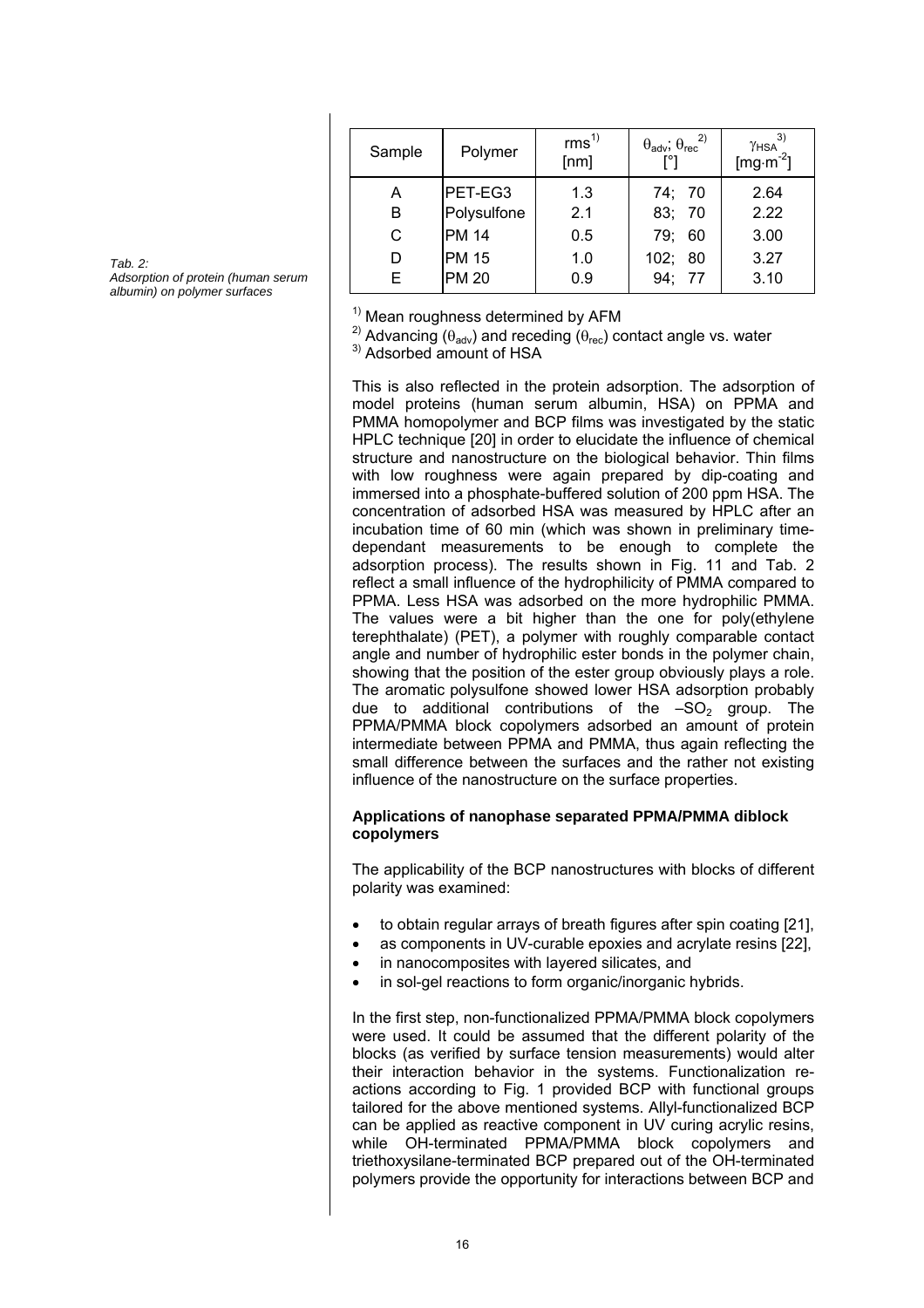silica (although the different strength of hydrogen bonds between PMMA and silica and PPMA and silica [23] also allows selective interactions between silica and PMMA/PPMA at least in the silica system) which can be used in the mixtures with silica nanoparticles and in sol-gel reactions.

Most of this work was performed in the groups of the EU network. Just one example with results of organic/inorganic hybrids from a sol-gel process obtained together with University of Modena and Reggio Emilia, Italy, is given in the following.

PPMA/PMMA BCP were mixed in a common organic solvent with metal alkoxides to form a silica network with a morphology directed by the nanostructure of the BCP.

Metal alkoxides which were selectively soluble in one phase of the BCP (as obtained by increment calculations) were chosen: OTEOS (octadecyl triethoxysilane) more soluble in PPMA than in PMMA, and TMOS (tetramethoxysilane) more soluble in PMMA than in PMMA.

BCP/metal alkoxide/HCl solutions in THF were used in a dip-coating procedure to yield thin films with the same nanostructure as outlined before (Figs. 7 and 8). These films were subjected to a thermal annealing  $(2 h at 100 °C)$  to initiate the silica formation by subsequent hydrolysis / polycondensation of the silanes.

Figure 12 shows that the BCP in mixture with the fast reacting TMOS (10-20 wt% final  $SiO<sub>2</sub>$ ) was also capable to self-organize in some regions of the surface in the concentration range of 10-20 wt%  $SiO<sub>2</sub>$ . This capability disappeared at higher contents of  $SiO<sub>2</sub>$ . Fig. 13 illustrates the possibility that the alkoxysilane (OTEOS) was selectively adsorbed in one phase of the PPMA/PMMA diblock copolymers. The morphology reflects in accordance to former measurements (see Figs. 7 and 8) a mixture of standing and lying PMMA cylinders. The cylinder diameter increased with increasing amount of silica, suggesting that OTEOS adsorbed selectively to the PMMA phase and formed silica around the PMMA cylinders.



*Fig. 12: AFM image of a thin film containing PM03 and silica (20 wt%) prepared from TMOS by sol-gel reaction in the film* 

*Fig. 13: AFM image of a thin film containing PM03 and silica (20 wt%) prepared from OTEOS by sol-gel reaction in the film*